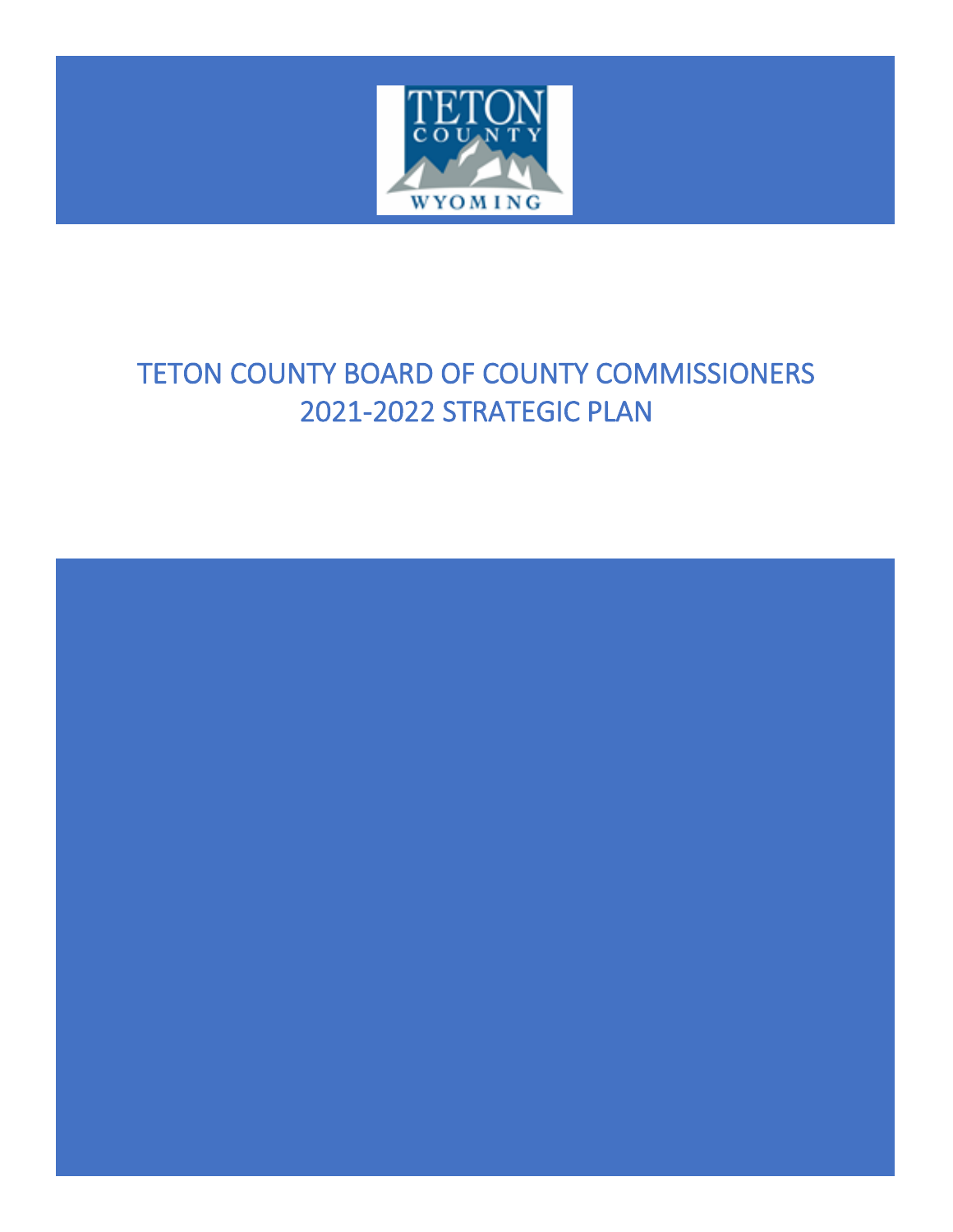# 2021-2022 Strategic Plan

#### VISION

We are partners and stewards to ensure a healthy community, environment and economy for this and future generations.

#### MISSION

The mission of Teton County, Wyoming is to serve the public by supporting and enhancing a healthy, safe, and thriving community.

#### CORE VALUES

Service, Collaboration, Accountability, Excellence, Positivity, Innovation

### AREAS OF FOCUS

Teton County's Areas of Focus are specific areas or programs that may fall outside of the County's normal daily work but align with its mission to serve and strengthen the community. In the 2021-2022 Strategic Plan, the four Areas of Focus ensure that the County's resources are focused to support these significant priorities.

Diversity, Equity, and Inclusion (DEI)

Transportation

Water Quality **Culture of Leadership** 

STRATEGIC AREAS GOALS AND TASKS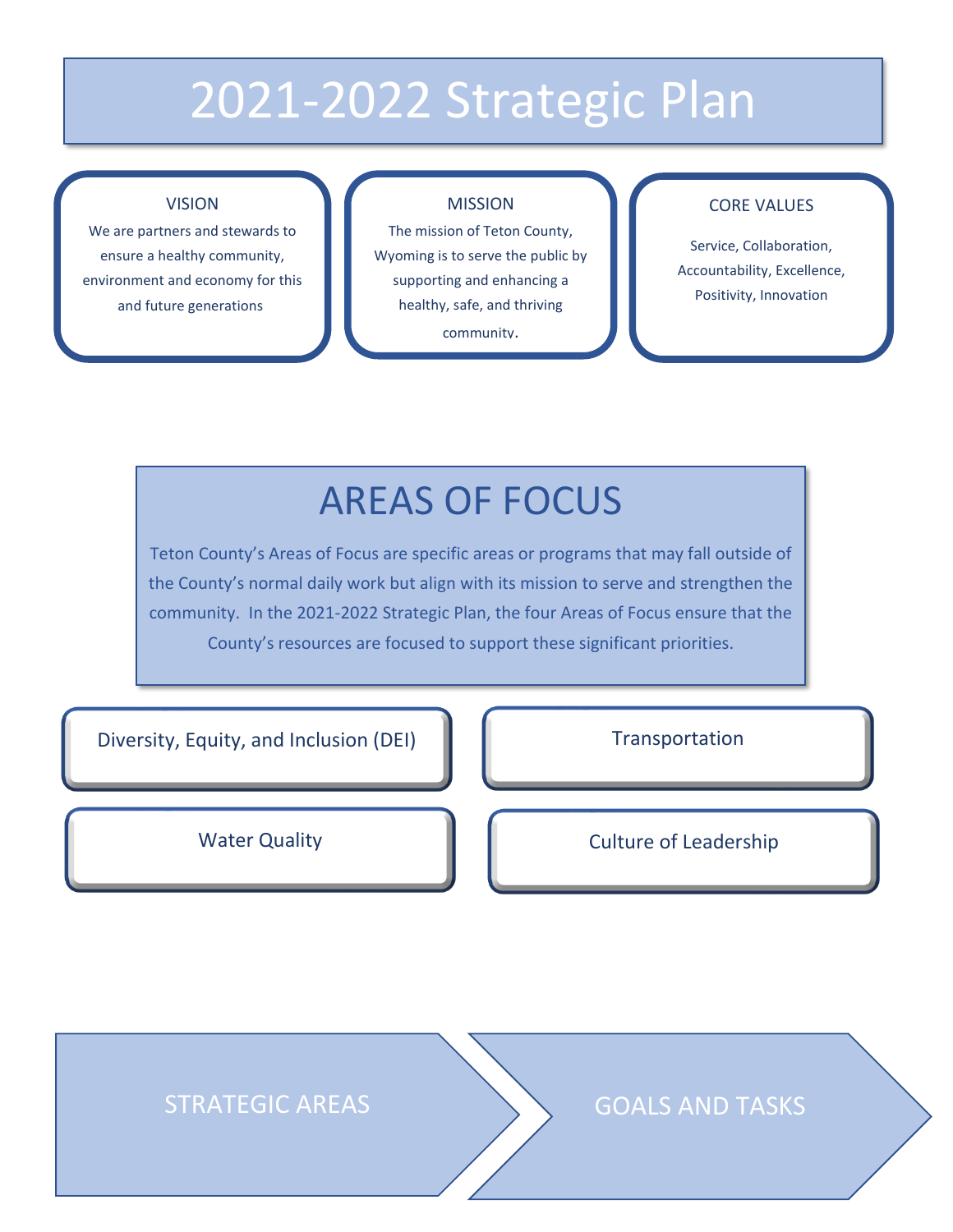

# DIVERSITY, EQUITY, AND INCLUSION (DEI)

#### **Goal One: Complete Equity Assessment**

- Create Equity Core Team Responsible for designing, coordinating, and organizing all DEI related plans and activities across the organization. Team shall include a diverse group from various roles and departments within the organization
- Equity Core Team writes Request for Proposals for Equity Assessment work
- Equity Core Team reviews responses to RFP and provides a recommendation to the Board
- Board places funding for Equity Assessment in Administration budget
- Findings from the Equity Assessment will be used by the Equity Core Team to inform an action plan

#### **Goal Two: Evaluate Existing Internal Policies to:**

- **1. Create greater diversity in the workforce, and**
	- **2. Improve engagement with the entire community**
- Equity Core Team will lead this work and provide recommendations to the Board
- Initial recommendations will be provided in October 2021; recommendations provided annually in October thereafter.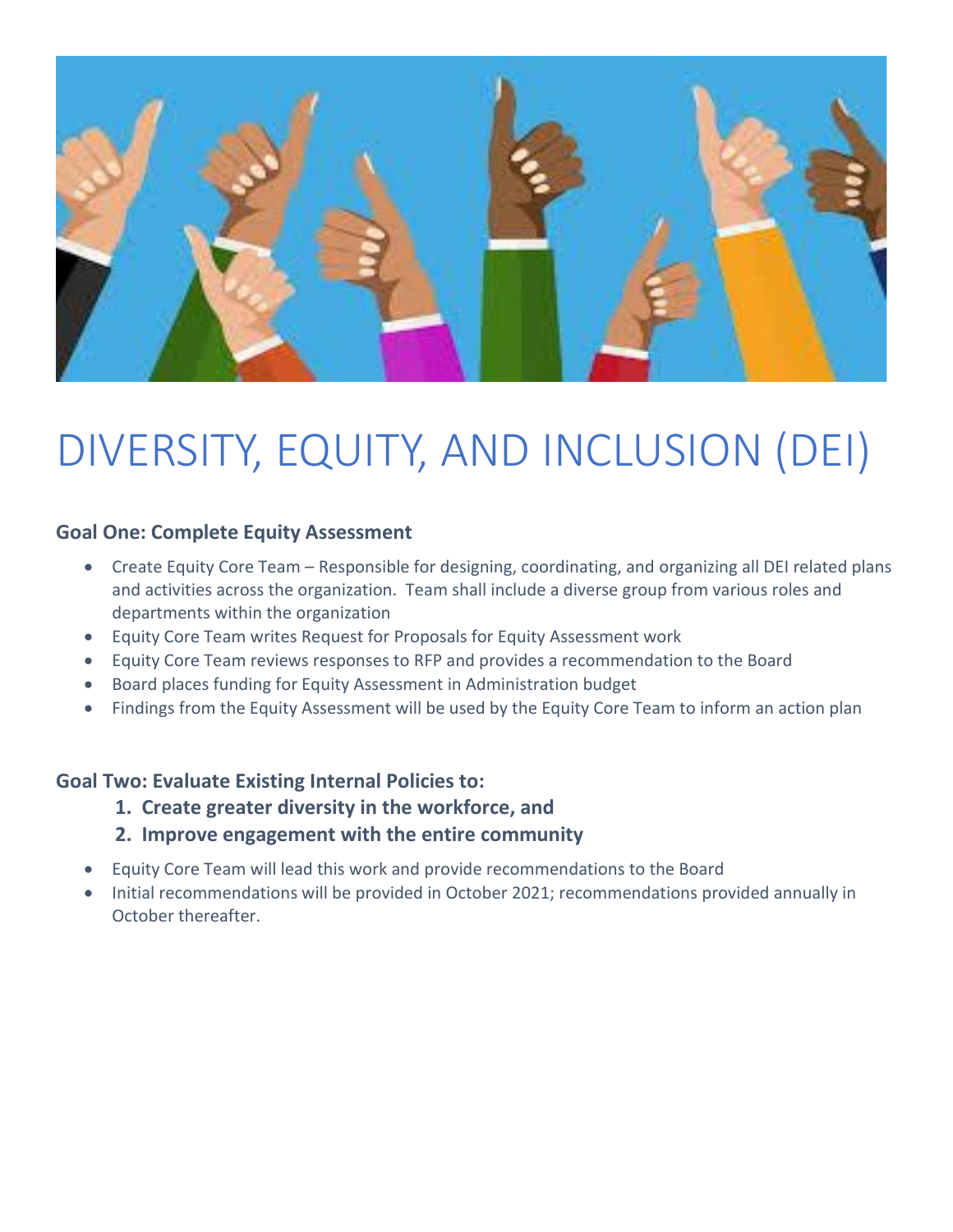

## TRANSPORTATION

#### **Goal One: Establish and Fill Transportation Director Position**

- Transportation Director responsibilities will include:
	- o Lead the transportation Technical Advisory Committee
	- o Coordinate Town Public Works, County Public Works, Southern Teton Area Rapid Transit (START) and Wyoming Department of Transportation (WYDOT) work on Capital Group 1 network and project planning and design, with a focus on WY-22 and planning for Bus Rapid Transit (BRT) service between Town and Teton Village (see Integrated Transportation Plan (ITP) Chapters 2 and 5)
	- o Provide coordination and support to the START and Pathways programs
	- o Develop and implement ITP performance monitoring and reporting
- Tasks needed to accomplish filling the position:
	- $\circ$  Complete Position Analysis Questionnaire (PAQ) for the Transportation Director position and work with County Human Resources and consultant to develop job description and salary determination
	- o Conduct hiring process

#### **Goal Two - Transportation Director to begin implementation of 2021-2022 ITP Actions (See page 48-49 of ITP)**

- Prioritize and create a work plan for completing ITP Actions, including pursuit of an RTPO/RTA governance structure
- Identify relevant partners and stakeholders for each ITP Action, and the responsibilities/contributions needed from each entity
- Identify and strategize how to secure any additional resources needed to complete prioritized ITP Actions
- Plan and implement ITP Actions in accordance with the timelines established in the work plan and in coordination with relevant partners/stakeholders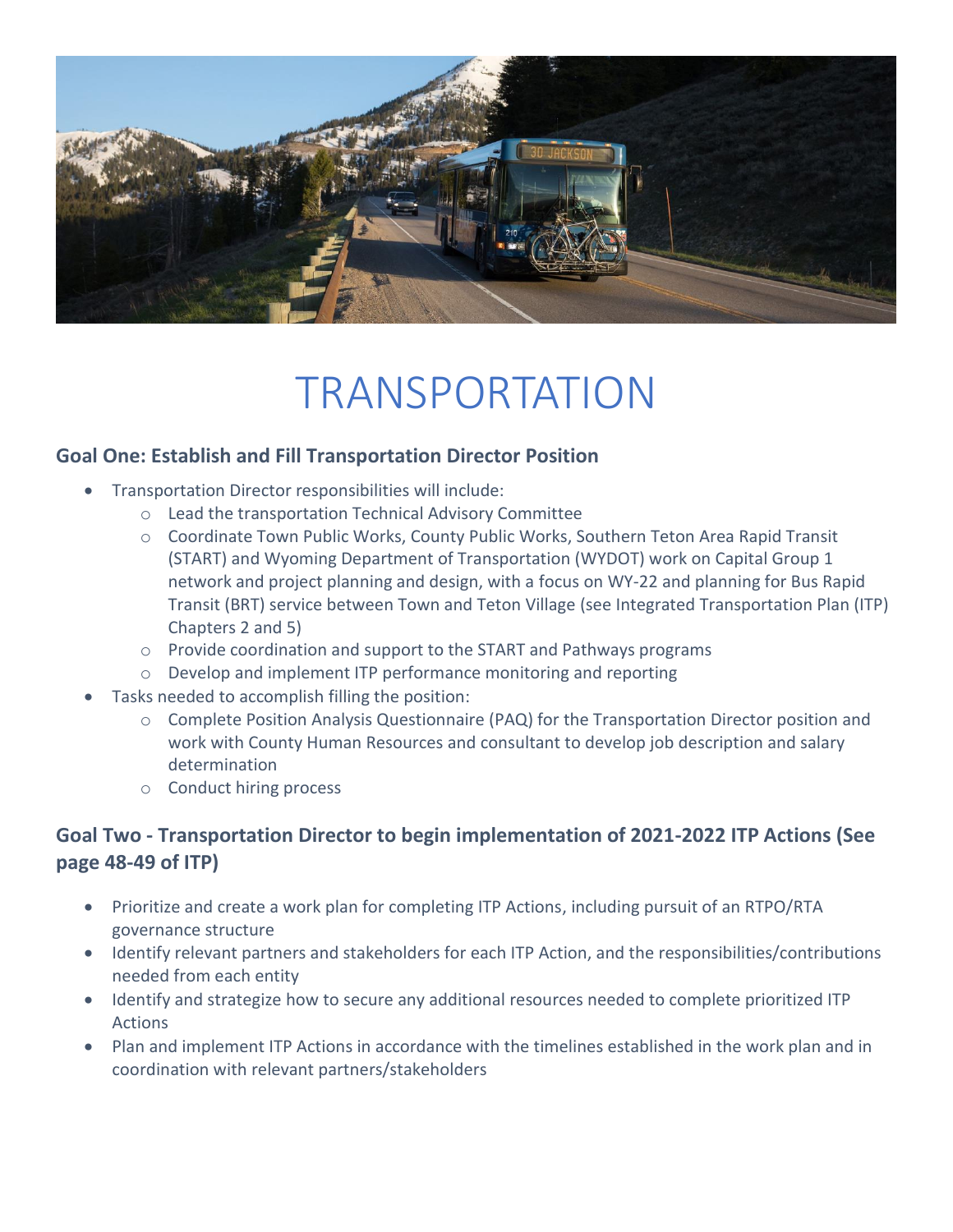#### **Goal Three – Accomplish 2021-2022 Transportation Projects for START and County Public Works**

- Implement 2021-2022 projects of the Wildlife Crossings Master Plan (Public Works)
- Conduct BUILD grant project development and begin implementation (Public Works and START)
- Complete Teton Mobility Project and develop Pathways Capital Prioritization List See ITP Chapter 3 (Public Works)
- Implement priority elements of 2020-2025 START Routing Plan as determined by START board, working with Town and County - See ITP Chapter 2 (START)
- Continue planning, design, and environmental review for the Tribal Trail Connector See ITP Chapter 5 (Public Works)
- Begin process to develop Teton Pass Corridor Plan with FHWA, USFS, and WYDOT funded by 2021 FLAP grant - See ITP Chapter 7 (Public Works)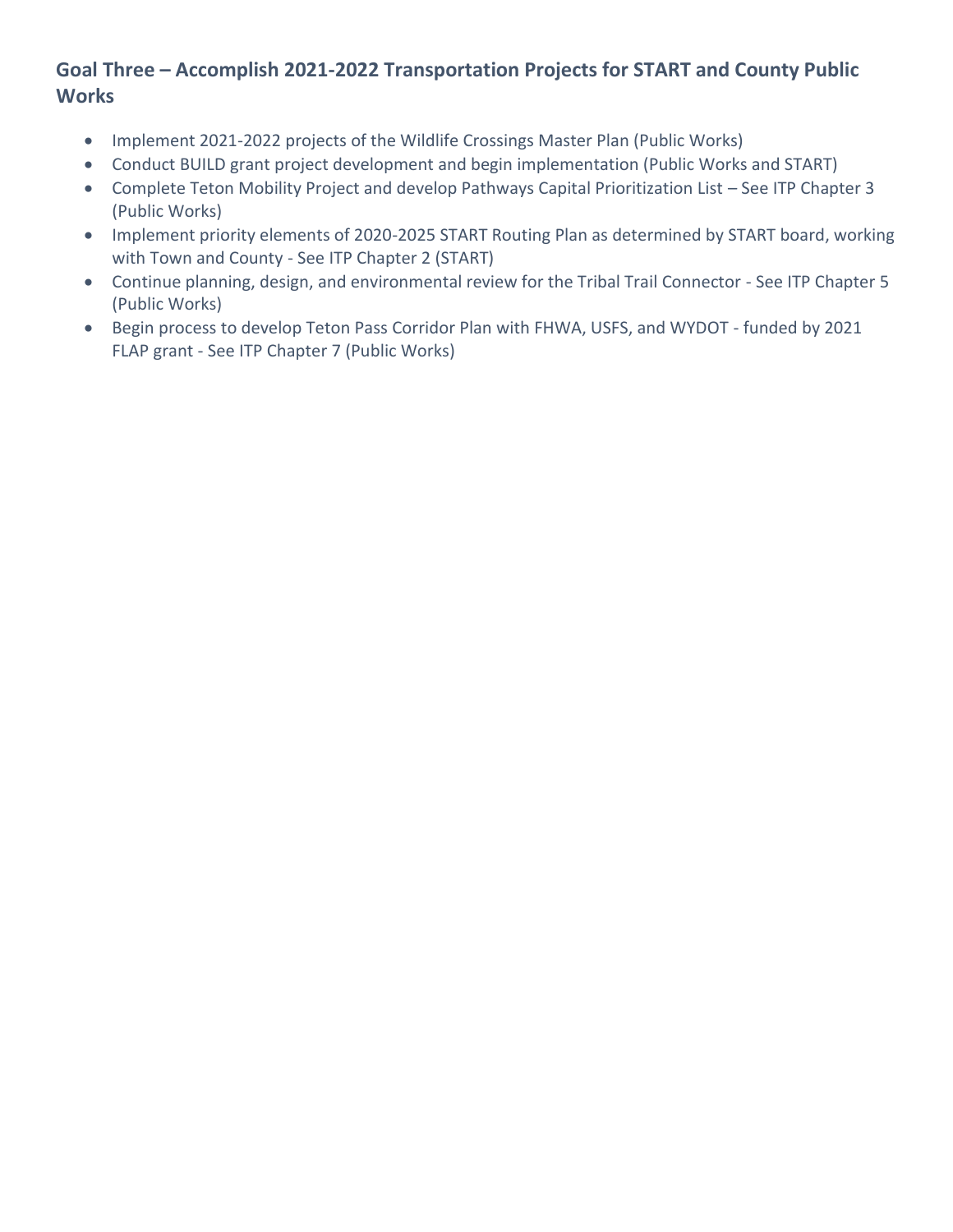

## WATER QUALITY

#### **Goal One: Begin Comprehensive Water Quality Planning (as identified in Comp Plan Policy 1.2.d, and Strategy 1.2.S.3)**

The Plan will guide programs and capital projects that improve management of water quality throughout Teton County. This effort will be predominantly performed by a contracted consultant. Teton County shall serve as the lead/contracting entity, with other partners contributing funding and/or staff resources as they are able. Following are the immediate steps:

- Prepare a Request for Qualifications (RFQ), conduct selection process and bring consultant recommendation to the BCC
- Agree to roles and responsibilities within the partnering entities
- Work with contractor to prepare a project scope of work, deliverables, work plan and estimated cost. Incorporate scope of work items that focus on goals 2, 3 and 4 below.

#### **Goal Two - Begin Water Quality Data Collection, Assessment and Monitoring Plan (as identified in Comp Plan Policy 1.2.c, and Strategy 1.2.S.3)**

Through the Comprehensive Water Quality Planning effort, coordinate with partner agencies and organizations to incorporate the following items in the final Plan:

- Identify water quality monitoring data that are applicable to planning and future County decisionmaking
- Identify water quality data gaps and develop a comprehensive water sampling plan to gather needed additional data
- Use data to establish a baseline understanding of human impact to water quality for priority parameters for Teton County
- Develop a system for comparison of data with benchmarks and standards, compile regular environmental stewardship indicator reports, and use data to inform decisions about corrective or protective measures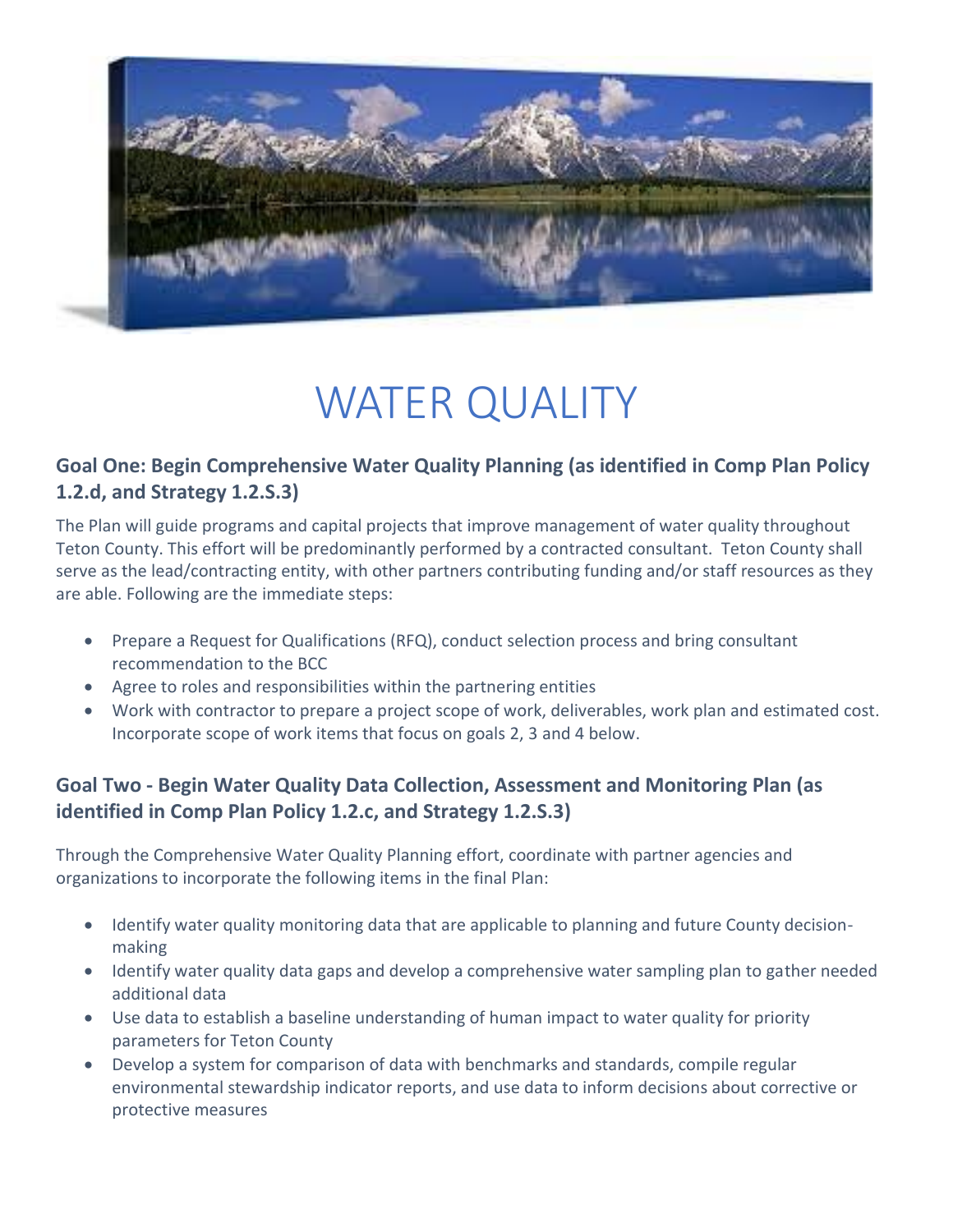#### **Goal Three – Begin Source Water Protection Zone Program in conjunction with the Water Quality Planning effort (as identified in Comp Plan Strategies 1.2.S.6~8)**

Three Types: 1) Public Drinking Water Systems (concern is human health); 2) Private Drinking Water Systems (concern is human health); and 3) Ecologically Sensitive settings (concern is preserving ecological function).

- Establish a spatial database of Source Water Assessments and Protection Plans within Teton County, including their associated protection zones
- Define/assign the water quality criteria, indicators, and thresholds (for both beneficial contents and harmful contaminants) desired for each protection zone or system/area
- Through public and stakeholder input, prioritize water systems and environmentally vulnerable areas where improved protections are desired
- Determine what projects (programmatic and physical infrastructure) will help achieve the desired criteria for each system/area
- Investigate potential funding sources for Source Water Protection planning efforts
- Formulate public outreach and education to implement non-regulatory components of protection plans

#### **Goal Four – Update LDRs associated with water quality (as identified in Comp Plan Policies 1.2.a, and 1.2.b, and Strategies 1.2.S.1, 1.2.S.2, 1.2.S.5)**

Establish a staff working group from Town and County Planning and Public Works to review LDRs for possible updates in both process and content that would improve water quality protections. For example:

- Summarize water quality protections already included throughout the LDRs and populate these into the Water Quality section of LDRs, and analyze for opportunities for improvement
- Consider possible updates to LDRs pertaining to grading, erosion control, stormwater, wastewater, potable water, irrigation, impermeable surfaces, etc.
- Identify steps in the subdivision process related to WDEQ Chapter 23 review
- Clarify, add or revise requirements for connection to community sewers, and/or water systems, when available